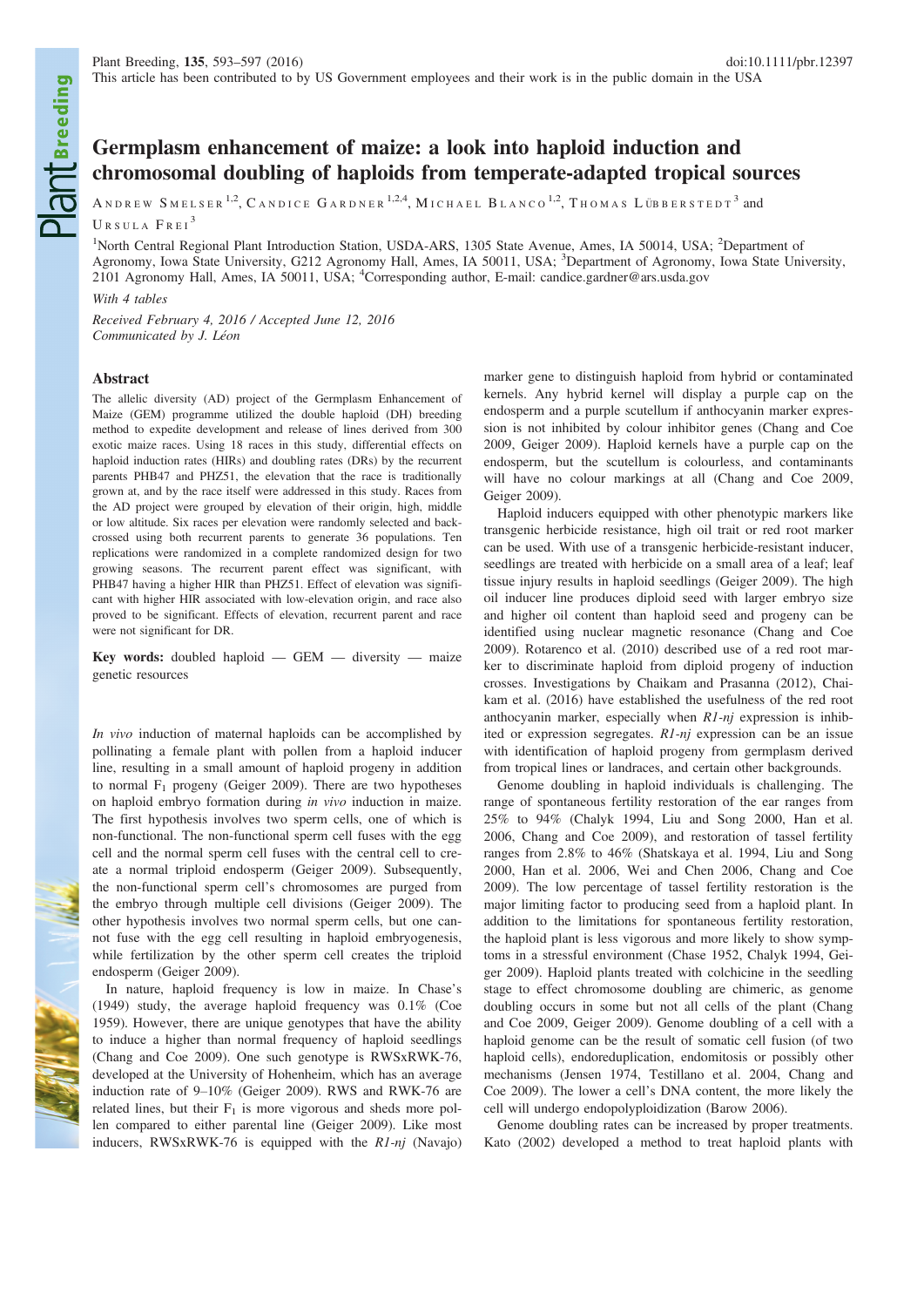nitrous oxide gas. However, this method is very tedious and specialized equipment is required (Chang and Coe 2009, Geiger 2009). Another option is the use of a colchicine treatment. One of the methods used by Eder and Chalyk (2002) treats haploid seedlings at the three- to four-leaf stage with a 0.125% colchicine solution containing 0.5% dimethyl sulphoxide injected right above the growing point in the stem. Use of artificial doubling methods has resulted in an average DR of 44% with nitrous oxide (Kato 2002) or 27.3% for the colchicine injection method used by Eder and Chalyk (2002), higher than the 3.3% found in spontaneous doubling haploids by Chalyk (1994).

Until recently, the use of DH technology in maize has not really been utilized or evaluated for tropical germplasm (Belicuas et al. 2007). Tropical inducer candidates that could produce a ten per cent induction rate in a tropical environment were recently reported (Prigge et al. 2012). GEM breeding crosses of tropical x temperate germplasm were evaluated based on various breeding methods including the DH technology, and it showed that the DH method was as effective as other breeding methods (Jumbo et al. 2011). The GEM programme provides temperateadapted tropical sources that are useful in evaluating tropical materials in a temperate environment. It is a public and private collaboration to increase and improve the diversity of elite US maize germplasm (Pollak 2003). Using the traditional GEM protocol, germplasm from 20 countries has been adapted to the Corn Belt of the USA. A new GEM effort, 'allelic diversity' (AD), was established with the objective of sampling previously unused races and developing a comprehensive collection of adapted maize lines with introgressions of exotic alleles from  $\sim$ 300 exotic races of maize, including representation of rare alleles. These exotic donor races are too late and photoperiod sensitive to be used for crosses in the Midwest directly. Therefore, each race is crossed to two expired plant variety protection (PVP) lines, PHB47 (stiff stalk heterotic group) or PHZ51 (nonstiff stalk group), after photoperiod (short day) treatment of the exotic donor populations. Resulting  $F_1$ s are usually still unadapted to the Midwest. The  $F_1s$  are backcrossed to the respective Ex-PVP lines PHB47 or PHZ51 as the recurrent parent to create backcross 1 (BC<sub>1</sub>) families. Most BC<sub>1</sub>s are sufficiently adapted to Midwestern conditions to allow line development in Iowa. Using traditional breeding methods of selfing to homozygosity,

Table 1: Maize races evaluated and actual haploid induction rate (HIR)

at least nine seasons are theoretically required to inbreed and increase lines for release, depending on the germplasm involved. Using the DH method, lines could be released as early as four seasons after making the induction cross. Therefore, using the DH method for the AD project would hasten release of germplasm from the 300 races. Concerns with use of in vivo DH technology on AD sources are whether (i) choice of elite Ex-PVP line as recurrent parent impacts efficiency of DH line development, (ii) exotic donor parent differences impact HIR and DR, and (iii) origin based on elevation (highland versus lowland) is associated with differences in HIR and DR. In this study, HIR and DR were evaluated in induction crosses involving two elite recurrent parents and 18 donor races from three elevation groups.

## Materials and Methods

For the haploid induction study, selected races from the allelic diversity project were assigned to three elevation groups. The high-elevation group consisted of races above 2500 m, mid-elevation races between 1500 and 2499 m, and low-elevation races originating from elevations below 1500 m (Table 1). Six races were randomly selected from each of the three elevation groups for a total of 18 races. These 18 races were crossed to each of two Ex-PVP inbred lines, PHB47 and PHZ51, and backcrossed to the same inbreds, resulting in 36 populations. For the growing seasons of 2011 and 2012, ten replications of each population were planted in a complete randomized block design for haploid induction, providing 360 experimental units each year. Each replication consisted of one row containing at most ten plants. At least three pollinations were attempted using the maternal haploid inducer RWSxRWK-76, to obtain seed for haploid screening. Kernels were sorted during the winters of 2012 and 2013 based on a colour marker to differentiate between hybrids, seed not expressing the  $R1-nj$  marker and haploids. Any broken, germless or diseased kernels were discarded and not utilized in the calculation of HIR. If the kernel expressed the purple Navajo marker  $(R1-nj)$  on the cap of the kernel, it was assumed that it resulted from pollination with the haploid inducer and would either be scored as haploid or a hybrid. Kernels without  $R1-nj$  expression were considered to be 'contaminated' seed due to the inability to identify as a haploid kernel or an outcross. If a kernel had both a purple cap and a purple scutellum, it was considered to be a hybrid and discarded. If a kernel lacked a purple scutellum and had the R1-nj marker on the kernel cap, the kernel was considered to be a putative haploid. The number of

| Accession no      | Race                      | Country        |              |           | Backcrossed to |           |
|-------------------|---------------------------|----------------|--------------|-----------|----------------|-----------|
|                   |                           |                | Altitude (M) | Elevation | PHB47 (%)      | PHZ51 (%) |
| PI 483606         | Cacahuacintle             | Mexico         | 2500         | High      | 7.11           | 5.66      |
| <b>NSL 286967</b> | Chillo                    | Ecuador        | 2500         | High      | 7.28           | 4.57      |
| <b>NSL 285802</b> | Conico                    | Mexico         | 2500         | High      | 4.82           | 3.94      |
| PI 485274         | Cuzco                     | Peru           | 2850         | High      | 7.37           | 8.04      |
| PI 503681         | Cuzco Cristalino Amarillo | Peru           | 3250         | High      | 6.28           | 7.74      |
| Ames 28865        | Huancavelicano            | Peru           | 2850         | High      | 6.22           | 5.97      |
| PI 443776         | Amagaceño                 | Colombia       | 1750         | Medium    | 4.34           | 3.93      |
| PI 485359         | Arizona                   | Peru           | 1500         | Medium    | 5.43           | 6.26      |
| PI 645786         | Celaya                    | Mexico         | 1500         | Medium    | 6.20           | 4.14      |
| Ames 28748        | Patillo Grande            | <b>Bolivia</b> | 2320         | Medium    | 5.49           | 5.85      |
| PI 444525         | Sabanero                  | Colombia       | 2400         | Medium    | 5.76           | 6.73      |
| Ames 28507        | San Marceño               | Guatemala      | 2408         | Medium    | 7.06           | 5.22      |
| PI 444449         | Comun                     | Colombia       | 1100         | Low       | 7.00           | 7.85      |
| <b>NSL 286500</b> | Corioco                   | <b>Bolivia</b> | 180          | Low       | 7.31           | 5.32      |
| PI 489506         | Harinoso de Ocho          | Mexico         | 100          | Low       | 7.12           | 6.44      |
| Ames 28824        | Puya Grande               | Venezuela      | 360          | Low       | 6.54           | 6.06      |
| PI 511649         | Tuxpeño                   | Mexico         | 250          | Low       | 8.00           | 4.47      |
| PI 629142         | Tuxpeño Norteño           | Mexico         | 500          | Low       | 10.30          | 6.85      |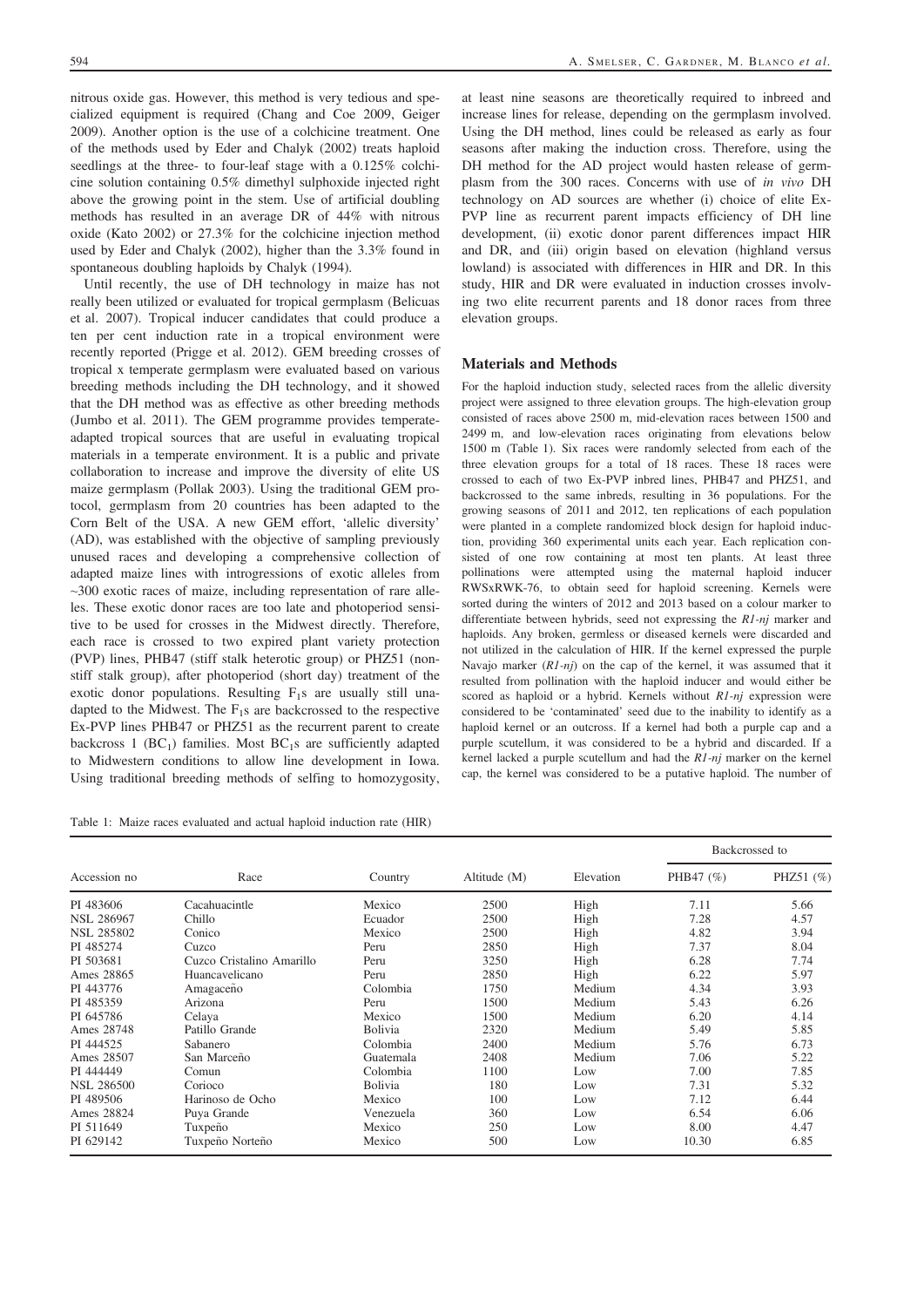haploid, hybrid and seeds without R1-nj expression was recorded to obtain haploid induction rates. The HIR was calculated by dividing the number of haploid seeds by the total number of seeds in the experimental unit. Using a 95% confidence interval, the following model was used to analyse the results:

$$
Y_{ijkl} = \mu + B_i + E_j + \text{BE}_{ij} + R_{(j)k} + \text{BR}_{i(j)k} \varepsilon_{ijkl},
$$

where  $Y_{ijkl}$  represents the number of haploid individuals successfully induced,  $B =$  the effect of the *i*th background,  $E =$  the effect of the *j*th elevation group,  $BE =$  the interaction of background and race to the *ij*th level,  $R =$  the effect of the kth race nested in the *j*th elevation group,  $BR =$  the interaction of background and race nested within elevation to the *ijkth* level,  $\varepsilon$  = the normal distributed residual error. Using SAS 9.2, probabilities and Tukey–Kramer comparisons between lines using the least squares means were calculated.

The putative haploid seed produced in the induction study was used for the genome doubling study. In spring of 2013 and 2014, ten replicates per population, each with ten putative haploid plants, were planted in pots in a complete randomized design for a total of 360 experimental units per year (720 experimental units in total). All pots were grown in the USDA greenhouses at Iowa State University campus. All putative haploid plants received treatment by injecting a 0.125% colchicine solution with 0.5% dimethyl sulphoxide into the stem above the growing point at the 3- to 4-leaf stage (Eder and Chalyk 2002) to promote doubling. Plants were transplanted to the field after a few days of hardening outside.

During the pollination periods of 2013 and 2014, the DH nursery was examined daily for plants with extruded anthers. If anthers shedding pollen were found, then self-pollination was attempted the same day. If necessary, ear husks were cut back to provide access to silks. If there were multiple shedding anthers, the anthers were tapped onto a bag and pollen released was applied to the available silks. If only one or two anthers were shedding, the anthers would be plucked off the tassel, placed on a pollinating bag, cut open, tapped to release the pollen and the pollen applied to the silks. For statistical data analysis, the following model was used:  $Y_{ijkl}$ ~Binomial ( $N_{ijkl}$ ,  $P_{ijkl}$ ),

where  $Y_{ijkl}$  represents the number of individuals with successfully doubled genomes,  $N_{iikl}$  is the final stand of the row, and  $P_{iikl}$  is the probability of doubling for that row, with Ex-PVP background at the ith level, elevation at the jth level, race at the kth level and the row replication at the lth level. Due to assessment of doubling success as a yes/no observation and low number of data points, a binomial distribution was used. DR was calculated by dividing the number of plants bearing an ear with viable kernels (one or more kernels) by the final number of plants per population. Any ears segregating for kernel colour or kernels expressing the Navajo gene were considered to be hybrids and were not included in the calculation.

## Results

For haploid induction, across both the 2011 and 2012 growing seasons, populations with low-elevation races had significantly higher HIRs than those with high or mid-elevation groups  $(P = 0.0003)$  (Table 2). The low-elevation race populations averaged a HIR of 7.13% (Table 2) and ranged from 6.31% for the Puya Grande race to 8.54% for the Tuxpeño Norteño race (Table 3). The average HIR of the high-elevation race populations averaged 6.24% (Table 2) with a range of 4.47% to 7.62% from Conico and Cuzco races, respectively (Table 3). Middle elevation race populations averaged 5.62% (Table 2) for HIR and had rates that ranged from  $4.16\%$  HIR for the Amagaceño race to 6.41% HIR for the San Marceño (Table 3). Recurrent Ex-PVP parent effects were significant  $(P = 0.0026)$ , with PHB47 having a higher HIR, 6.67%, than PHZ51, 5.90% over the 2 years. When the recurrent parent was PHB47, the HIR ranged from  $4.34\%$  for the Amagaceño race to  $10.30\%$  for the Table 2: Evaluation of maize race origins' elevation on HIR using Tukey–Kramer comparison lines for least squares means

| Letter | Elevation | Average<br>HIR $(\%)$ | HIR Range <sup>1</sup><br>(%) | Least squares<br>means HIR $(\% )$ |
|--------|-----------|-----------------------|-------------------------------|------------------------------------|
|        | Low       | 7.13                  | $4.47 - 10.30$                | 6.70                               |
| В      | High      | 6.24                  | $3.94 - 8.04$                 | 5.96                               |
| В      | Middle    | 5.62                  | $3.93 - 7.06$                 | 5.57                               |

|                                                                                                                                                                                                                                                                                                                     |  |  |  | Least squares means with the same letter are not significant. |  |
|---------------------------------------------------------------------------------------------------------------------------------------------------------------------------------------------------------------------------------------------------------------------------------------------------------------------|--|--|--|---------------------------------------------------------------|--|
| $\frac{1}{2}$ $\frac{1}{2}$ $\frac{1}{2}$ $\frac{1}{2}$ $\frac{1}{2}$ $\frac{1}{2}$ $\frac{1}{2}$ $\frac{1}{2}$ $\frac{1}{2}$ $\frac{1}{2}$ $\frac{1}{2}$ $\frac{1}{2}$ $\frac{1}{2}$ $\frac{1}{2}$ $\frac{1}{2}$ $\frac{1}{2}$ $\frac{1}{2}$ $\frac{1}{2}$ $\frac{1}{2}$ $\frac{1}{2}$ $\frac{1}{2}$ $\frac{1}{2}$ |  |  |  |                                                               |  |

<sup>1</sup>Actual minimum HIR to maximum HIR.

Table 3: Evaluation of maize race haploid HIR using Tukey–Kramer comparison lines for least squares means

| Letter | Race                         | Average<br>HIR $(\% )$ | $HIR$ Range <sup>1</sup><br>$(\%)$ | Least squares<br>means HIR $(\% )$ |
|--------|------------------------------|------------------------|------------------------------------|------------------------------------|
| А      | Tuxpeño Norteño              | 8.54                   | $6.85 - 10.30$                     | 8.22                               |
| AВ     | Cuzco                        | 7.62                   | $7.37 - 8.04$                      | 7.39                               |
| AВ     | Comun                        | 7.36                   | $7.00 - 7.85$                      | 7.15                               |
| AB     | Harinoso de Ocho             | 6.85                   | $6,44 - 7,12$                      | 6.71                               |
| AB     | Cuzco Cristalino<br>Amarillo | 6.78                   | $6.28 - 7.74$                      | 6.69                               |
| ABC    | Sabanero                     | 6.17                   | 5.76-6.73                          | 6.26                               |
| ABC    | Puya Grande                  | 6.31                   | $6.06 - 6.54$                      | 6.16                               |
| ABC    | San Marceño                  | 6.41                   | $5.22 - 7.06$                      | 6.15                               |
| ABC    | Cacahuacintle                | 6.64                   | 5.66-7.11                          | 6.07                               |
| ABC    | Tuxpeño                      | 6.60                   | $4.47 - 8.00$                      | 6.07                               |
| ABC    | Huancavelicano               | 6.15                   | $5.97 - 6.22$                      | 6.05                               |
| ABC    | Arizona                      | 5.87                   | $5.43 - 6.26$                      | 5.96                               |
| ABC    | Corioco                      | 6.49                   | 5.32-7.31                          | 5.91                               |
| ABC    | Patillo Grande               | 5.59                   | 5.49 - 5.85                        | 5.85                               |
| BC     | Chillo                       | 6.45                   | $4.57 - 7.28$                      | 5.51                               |
| BC     | Celaya                       | 5.59                   | $4.14 - 6.20$                      | 5.11                               |
| C      | Amagaceño                    | 4.16                   | $3.93 - 4.34$                      | 4.12                               |
| C      | Conico                       | 4.47                   | 3.94 - 4.82                        | 4.01                               |

Least squares means with the same letter are not significant.

<sup>1</sup>Actual minimum HIR to maximum HIR.

Tuxpeño Norteño race (Table 1). When PHZ51 was used as the recurrent parent, the HIR ranged from 3.93% to 8.04% for the Amagaceño and Cuzco races, respectively (Table 1). Finally, differences between races were significant as well  $(P = 0.0001)$ , with Tuxpeño Norteño having the highest and Conico the lowest HIRs when means were adjusted for missing data and analysed using the Tukey–Kramer comparison lines for least squares means (Table 3). HIR for all races averaged 6.37% and ranged from  $4.16\%$  to  $8.54\%$  for Amagaceño and Tuxpeño Norteño, respectively (Table 3). The highest HIR was 10.30% for Tuxpeño Norteño backcrossed to PHB47, and the lowest HIR was 3.93% from Amagaceño backcrossed to PHZ51 (Table 1). The interaction of background and elevation was non-significant  $(P = 0.1639)$ ; however, the three-way interaction of background and race nested in elevation was significant ( $P = 0.0066$ ).

For the 2013 and 2014 doubling experiment, the average DR for the experiment was 9.16%. The results were not significant  $(P = 0.6812)$  for the elevation groups with the average DR for low elevation at 8.08%, mid-elevation DR at 9.94% and highelevation DR at 9.69%. The Ex-PVP parent background effect was also not significant ( $P = 0.6022$ ), with an average DR of 9.11% for races backcrossed to PHZ51 and an average DR of 9.21% for races backcrossed to PHB47. The average DR for races ranged from 4.30% for Tuxpeño Norteño to an average DR of 13.18% for the Sabanero race (Table 4); race DR was not significant ( $P = 0.9988$ ).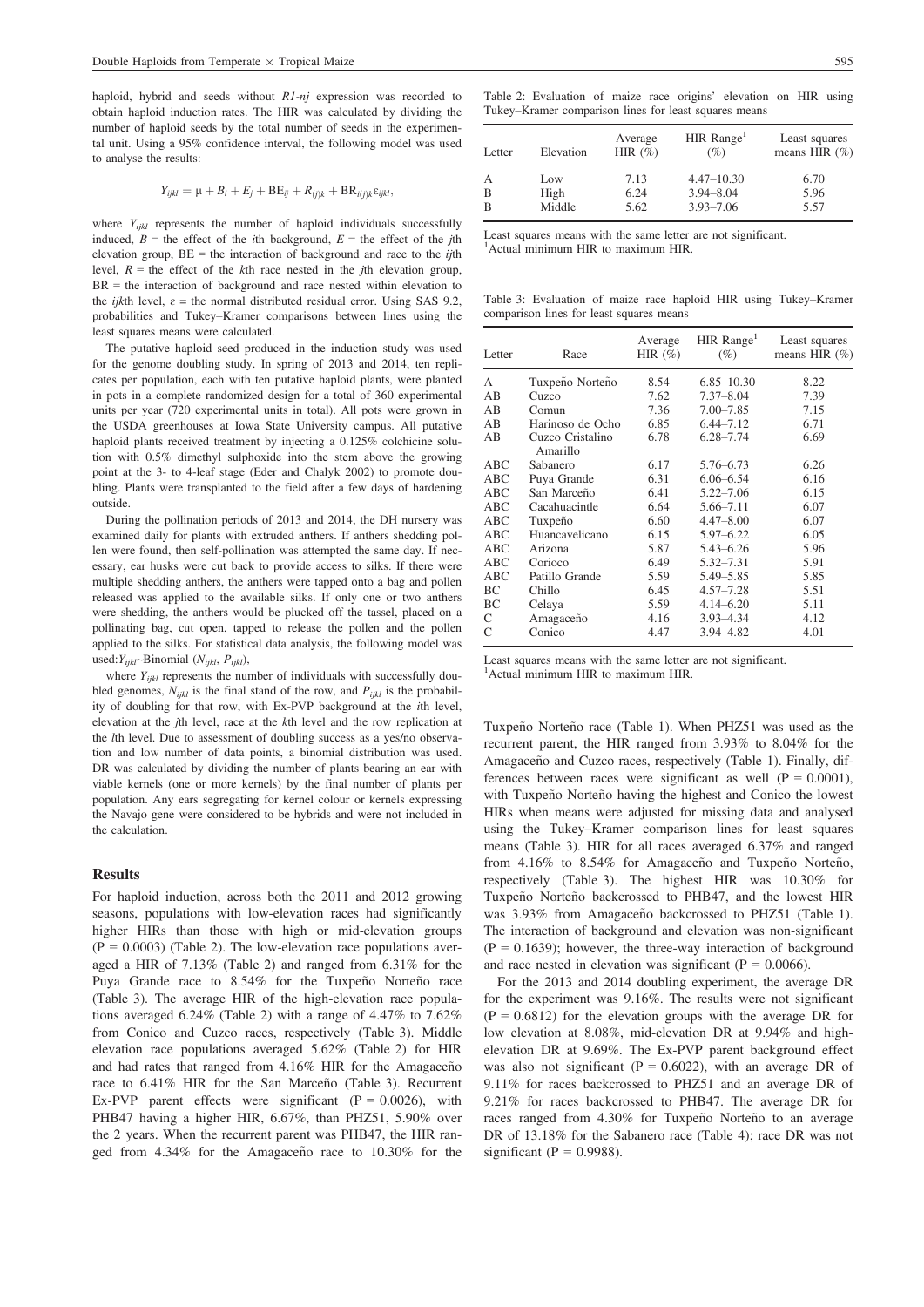| Table 4: Actual doubling rates for maize races |  |
|------------------------------------------------|--|
|------------------------------------------------|--|

| Accession no      | Race                      | Country        | Altitude<br>(M) | Elevation | DR $(\%)$ |
|-------------------|---------------------------|----------------|-----------------|-----------|-----------|
| PI 444525         | Sabanero                  | Colombia       | 2400            | Medium    | 13.18     |
| PI 489506         | Harinoso de Ocho          | Mexico         | 100             | Low       | 12.29     |
| PI 511649         | Tuxpeño                   | Mexico         | 250             | Low       | 12.11     |
| <b>NSL 285802</b> | Conico                    | Mexico         | 2500            | High      | 11.89     |
| PI 483606         | Cacahuacintle             | Mexico         | 2500            | High      | 11.24     |
| <b>NSL 286967</b> | Chillo                    | Ecuador        | 2500            | High      | 10.93     |
| PI 485274         | Cuzco                     | Peru           | 2850            | High      | 10.90     |
| PI 645786         | Celaya                    | Mexico         | 1500            | Medium    | 10.61     |
| Ames 28507        | San Marceño               | Guatemala      | 2408            | Medium    | 10.12     |
| PI 485359         | Arizona                   | Peru           | 1500            | Medium    | 9.60      |
| Ames 28865        | Huancavelicano            | Peru           | 2850            | High      | 8.81      |
| Ames 28748        | Patillo Grande            | <b>Bolivia</b> | 2320            | Medium    | 8.63      |
| PI 444449         | Comun                     | Colombia       | 1100            | Low       | 7.66      |
| PI 443776         | Amagaceno                 | Colombia       | 1750            | Medium    | 7.07      |
| PI 503681         | Cuzco Cristalino Amarillo | Peru           | 3250            | High      | 6.11      |
| Ames 28824        | Puya Grande               | Venezuela      | 360             | Low       | 5.98      |
| <b>NSL 286500</b> | Corioco                   | <b>Bolivia</b> | 180             | Low       | 5.96      |
| PI 629142         | Tuxpeño Norteño           | Mexico         | 500             | Low       | 4.30      |

### **Discussion**

There were challenges associated with the unique backgrounds of the allelic diversity programme germplasm. Pr1 or R1 will create a dark red or purple seed colouring in the aleurone layer (Ford 2000). Expression of these genes for coloured aleurone made it difficult to use the  $R1-nj$  kernel marker needed for haploid identification. Some of the races likely carry genes that inhibit aleurone colour expression. The Navajo marker will not be expressed if the genotype involved carries any of the three genes (C1-I, C2-Idf and In1-D) that inhibit anthocyanin synthesis (Eder and Chalyk 2002), making discrimination and detection of haploid seeds difficult, and potentially resulting in misclassification during the haploid screening process. These inhibitor genes have been reported to be present mainly in flint backgrounds (Eder and Chalyk 2002, Röber et al. 2005). Several of the races in this study are tropical flints. Perhaps use of a different haploid screening and identification process, that would be unaffected by coloured aleurones or marker suppression, would give different results than those found in our study.

Lowland races have been shown to produce high seed yield independent of the environment, whereas highland races gave good seed set at high elevations only (Mercer et al. 2008). Midelevation races performed well independent of the environment, but seed quantities were lower than those of the lowland races (Mercer et al. 2008). In our study, the lower elevation races produced an average of eight per cent more seed (data not shown) than the other two elevations in this experiment for haploid screening, similar to the observations of Mercer et al. (2008). Over all races, approximately 33% more putative haploid and total seed was produced, when the recurrent parent was PHB47 compared to PHZ51 (data not shown). As PHB47 is a stiff stalk female, and commercial females are selected for high seed parent yield, this is not surprising. More seed increases the odds of finding more accurately identified putative haploid seeds, which could explain the significant Ex-PVP recurrent parent effect on HIR. Also, significantly more seed without the  $R1-nj$  expression was found when PHZ51 was the recurrent parent  $(P = 0.0001)$ , which probably contributed to the lower HIR, as this category probably harbours putative haploids lacking readily detected visual marker expression.

With the PHB47 recurrent parent having a higher HIR than PHZ51 in the induction study, it would be interesting to evaluate whether or not stiff stalk lines are prone to producing proportionally more haploids than non-stiff stalk lines. This study could identify potential PVP lines that would better serve as recurrent parents, in order to facilitate the process of developing DH lines from GEM's AD project. A recent publication found that HIR of tropical germplasm being induced for haploids can vary significantly (Prigge et al. 2012). The HIR of tropical x temperate crosses used in our study also varied significantly. The observed higher HIR in this study using recurrent parent PHB47 implies it would be beneficial for a plant breeder to select breeding populations with high seed production backgrounds if the goal is to efficiently use the DH breeding method, thus optimizing the potential to derive more DH lines for selection. This will help ensure that sufficient haploid seeds can be detected for use in the doubling phase of this breeding method.

Although there were enough experimental units to evaluate all the questions raised in the haploid doubling study, growing season conditions affect doubling. In our previous DH breeding experience, hot and dry years seem to reduce the doubling rate, while cooler wetter seasons seem to increase observed doubling rates. The summer of 2013 was cooler, but also drier than normal when this experiment was conducted. The 2014 growing season was cooler and wetter and the overall DR did increase from 8.34% in 2013 to 10.26% in 2014. There were 463 experimental units (out of 720) that yielded zero doubled haploids, which impacts the ability to detect differences in the study. It would have been advantageous to have fewer experimental units and longer rows (more plants per unit) to help detect differences. This would have increased the chance of observing some rate of doubling in each row, reducing the amount of experimental units yielding no doubled haploids. Previous doubling outcomes observed in 2009 were used to run a simulation to determine this experiment's design and number of experimental units needed to detect differences. However, that year's (2009) data seem to have been an exception when producing DH lines due to the higher DR when compared to this study's outcome. It may be worth re-running the simulation using this study's results to determine the number of experimental units needed to detect significant differences. Conducting this experiment under more